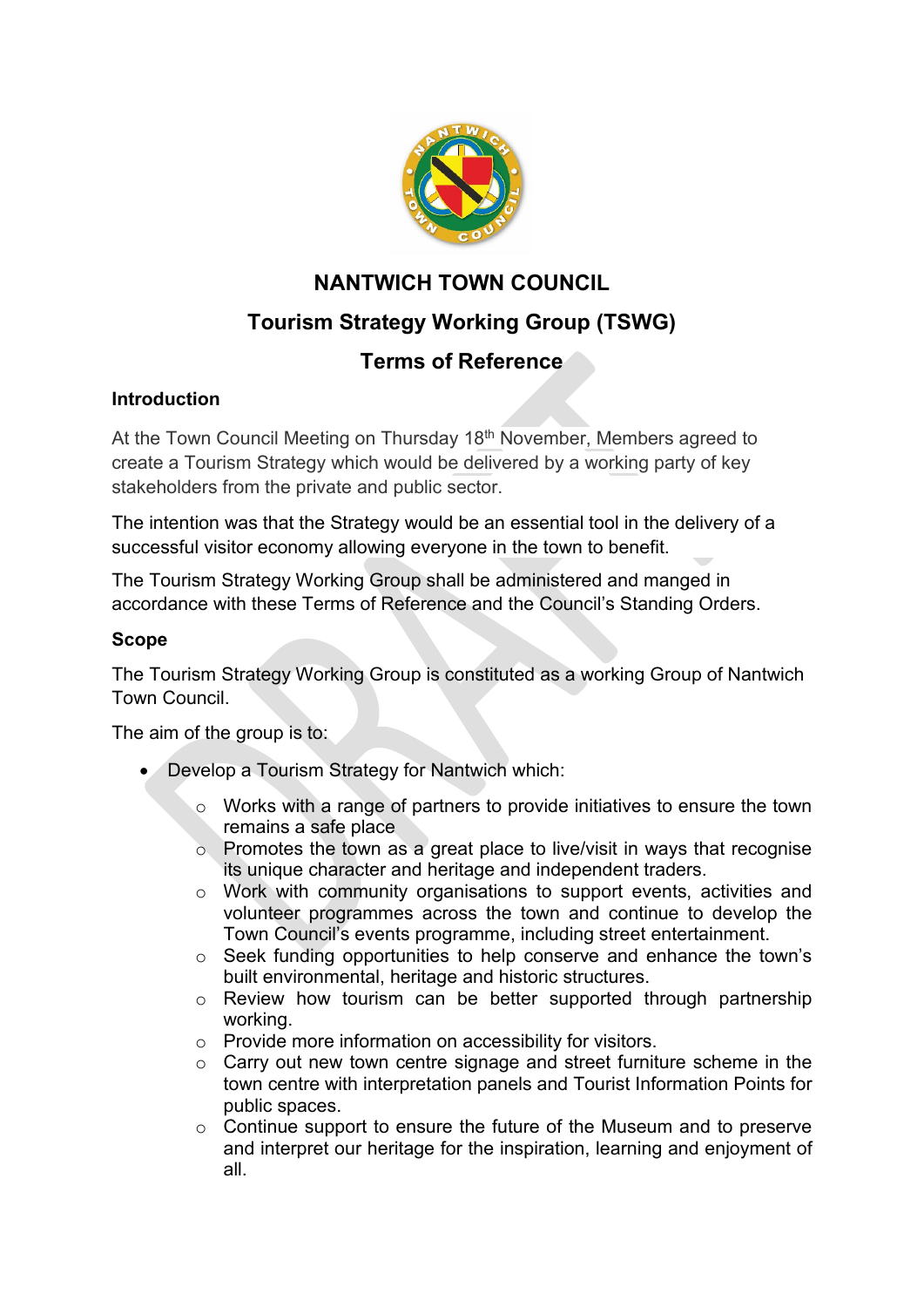- $\circ$  Support Nantwich's wide range of festivals making sure they are doing their very best to support local businesses in the town.
- $\circ$  Install gateway features at entrances into the town, considering themes to the gateway including the Battle of Nantwich and the historic market town.

The Tourism Strategy Working Group (TSWG) will act in an advisory capacity to Nantwich Town Council, making recommendations for consideration at a meeting of the Full Council.

The Group may liaise with other local Town and Parish Councils and consult with other organisations which work in, and for the benefit of Nantwich and its community.

#### **Membership**

The TSWG shall consist of up to 15 members to include two Town Councillor representatives who will be elected each year at the Annual Town Council meeting.

Non-councillor representatives of the local community, interest groups, businesses etc may be appointed as members of the TSWG. Appointments must be made at a Full Council meeting of Nantwich Town Council. Non-councillor members of the group will have voting rights and will be working on a volunteer basis.

Non-Councillor representatives shall have the following qualities, experience and skills:

- $\triangleright$  An understanding of the Nantwich community;
- $\triangleright$  Commitment to working collaboratively and inclusively without a conflict of interest;
- $\triangleright$  A commitment to engage with the wider Nantwich community, including residents, businesses, service or academic contacts;

Desirable but not essential:

 $\triangleright$  Relevant skill and experience they can bring from other projects or their own organisation. These could include but are not limited to knowledge of tourism, retail, marketing, accessibility

Th TSWG will appoint a Chair and Vice Chair at its first meeting after each Annual Meeting of Nantwich Town Council.

All members of the TSWG, (both Councillor and Non-Councillor) will be expected to abide by the Council's Code of Conduct when acting in their role as a group member. A copy of the Code of Conduct will be provided to each group member at their time of appointment.

#### **Meetings and Voting**

Meetings of the TSWG will be convened as necessary.

Agendas for meetings will be published and distributed to members three clear days in advance.